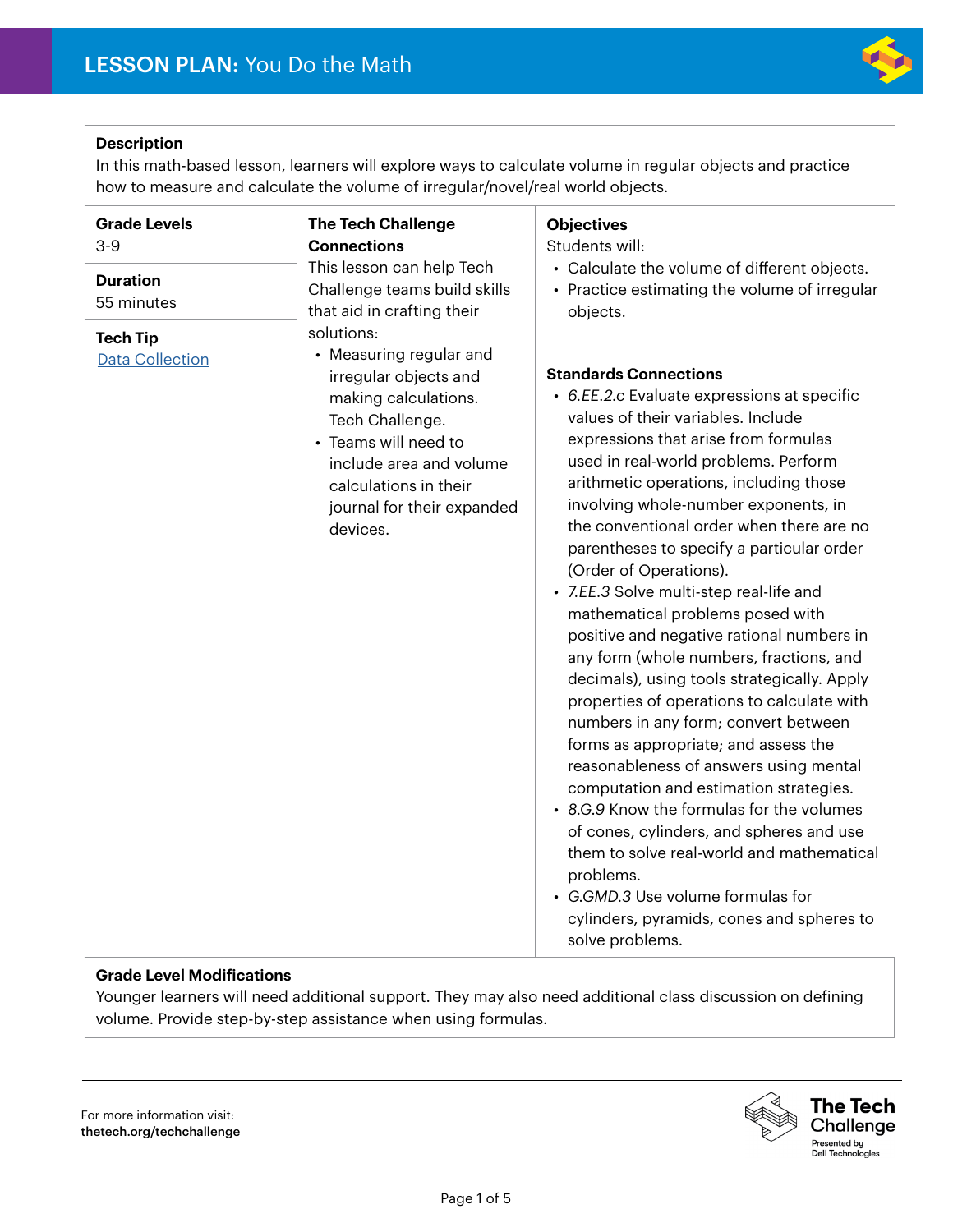

## **Materials**

- A set of four different-sized regular objects in a variety of shapes (e.g., cubes, cones, rectangular prisms, spheres) for each group. Note: It is recommended that each group has identical objects, especially with younger learners. This will make it easier to compare results.
- Irregular objects (e.g., small toys, small rocks or pebbles, large objects in the room)
- Calculator (one per group)
- Rulers and flexible tape measures
- Pencil
- [You Do the Math Worksheet](#page-3-0) (one per person or group)
- Scrap paper
- Pipe cleaners

#### **For optional displacement activity**

- Graduated cylinders 1000 ml
- Water (2 liters per group)
- Dump tub for water (if no sink in room)
- Towel

### **Test Area**

- Collect materials.
- Set up groups of 2-4.
- On the whiteboard, draw sketches of the objects being used in the lesson (e.g., a cube, sphere, etc.)

### **Lesson (55 minutes)**

- 1. Introduce the objects (5 minutes)
	- a. Choose four standard three-dimensional objects for students to measure and compare (cube, sphere, rectangular prism, and cone). Have them examine the different objects and discuss what they notice about their similarities and differences.
	- b. Suggested wording— *What do you notice about the objects? How are they alike? What are some differences between them?*
	- *c. Today we are going to explore one characteristic of these objects: volume.*
- 2. Calculating volume of regular objects (40 minutes)
	- a. Introduce/review the concept of volume. Example—Volume is how much space an object takes up. Hold up a ball. *Imagine the amount of air contained inside this ball, the amount of stuff inside would be the volume. We measure volume in cm3 or ml. What are some possible ways we might measure the volume of our objects?*
	- b. Using the sketches of the chosen objects on the board, discuss/demonstrate the different ways to measure volume depending on which object they are using. See: [You Do the Math Worksheet](#page-3-0) for the volume formulas for regular objects. As you refer to the formulas, discuss what each part of the formula is measuring.
	- c. If using spheres, write the formula for the volume of a sphere on the white board. (V=4/3  $\prod$  r<sup>3</sup>).
		- i. Explain radius (the distance from the center of the sphere to any point on the outer surface).
		- ii. Explain pi in simple terms (it is the ratio of the circumference of the circle to the diameter, and is approximately 3.14).
	- d. Demonstrate how to measure the radius of the ball.
		- i. Wrap the pipe cleaner once around the center of the ball (circumference) and remove the ball. The pipe cleaner will hold its circular shape when the ball is removed.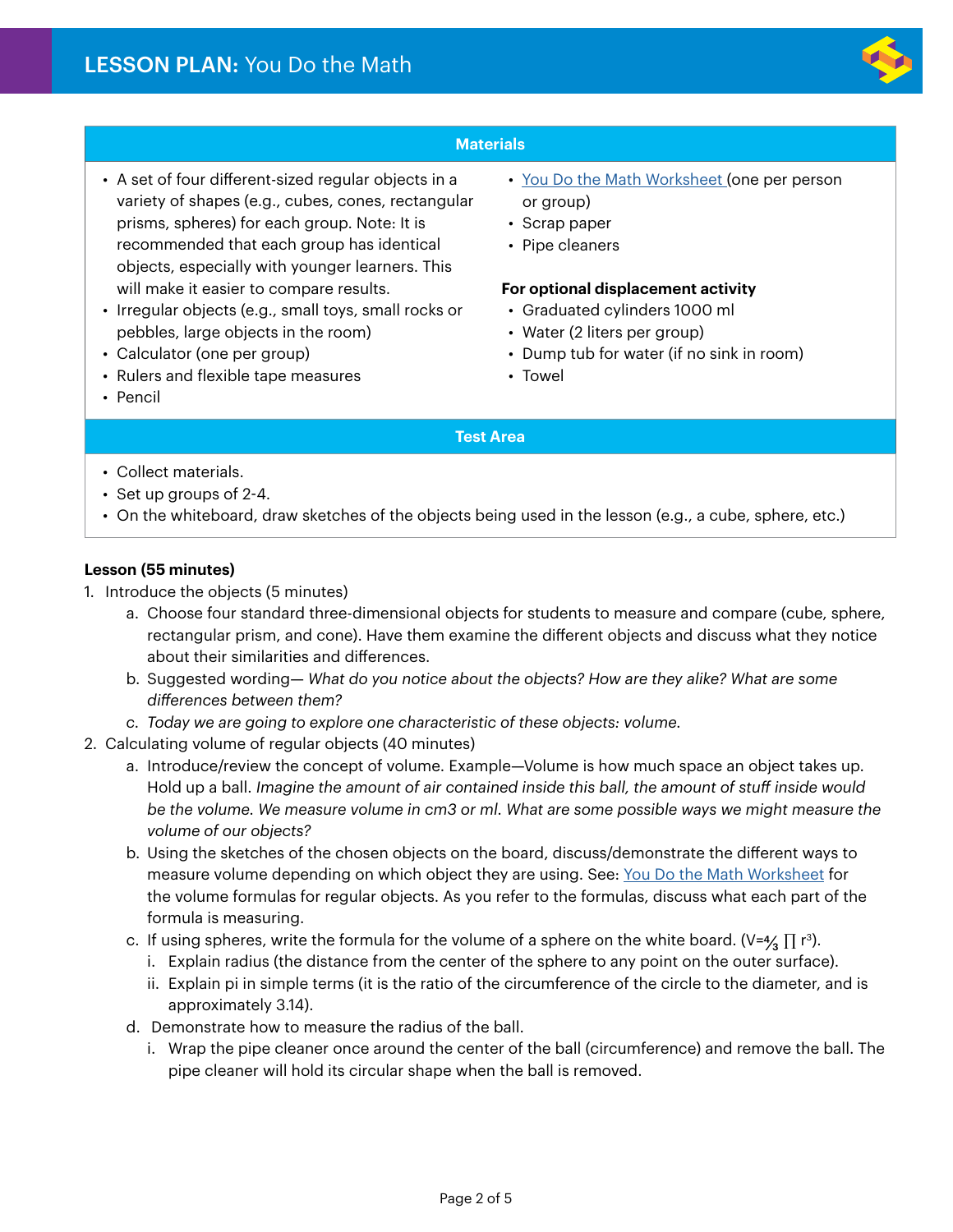

- ii. Place the pipe cleaner down on the grid paper and trace the inside of the circle. Using a ruler, measure the diameter of the circle (straight across the center) and divide that number by 2 to find the radius.
- iii. Walk them through how to plug the radius into the formula for volume. See: [You Do the Math](#page-3-0)  [Worksheet.](#page-3-0)
- e. Have learners measure and calculate the volume for the remaining regular objects.
- f. Have students share out their answers and note why there might be variations in the answers.
- 3. Introduce how to measure and calculate the volume of an irregular object.
	- a. Reduce the object into a few shapes for which you have formulas.
	- b. Measure and calculate for each individual shape and add them up (e.g., a couch can be reduced to four rectangular prisms. See: [You Do the Math Worksheet](#page-3-0)).
		- i. Students measure each rectangle, calculate the volume and add those to get an estimate of the volume of the couch.
- 4. Have students select and measure irregular objects.
- 5. On the [You Do the Math Worksheet,](#page-3-0) have them sketch their irregular object, note the measurements, then calculate the volume.
- 6. Share out for irregular objects (10 minutes)
	- a. Have learners share their methods for calculating the volume of their irregular objects.
	- b. If they measured the same irregular objects, have them share calculations and observations.
		- i. What are some reasons why the numbers might be a little different? (Human error, rounding, estimating, calculation errors).
		- ii. How can we be more accurate?
		- iii. Optional: If you measured irregular items that fit in the graduated cylinder, you can measure their volume using the water displacement method.

## **Extensions and Resources**

Video on volume: [https://www.youtube.com/watch?v=IbkU\\_VhImww](https://www.youtube.com/watch?v=IbkU_VhImww
)

Online volume calculator for several different three dimensional shapes:

[https://www.gigacalculator.com/calculators/volume-calculator.php](https://www.gigacalculator.com/calculators/volume-calculator.php ) 

- Have students verify their volume calculations using the [water displacement method](https://sciencestruck.com/how-to-find-volume-with-water-displacement-method) for measuring volume.
	- Fill the graduated cylinder half-way with water.
	- Record the original water level.
	- Carefully drop the object in. If it floats, use a pencil tip to push it down just below the water level.
	- Record the new water level and subtract. The difference is equal to the volume of the object (ex. 1 ml=1  $cm<sup>3</sup>$ ).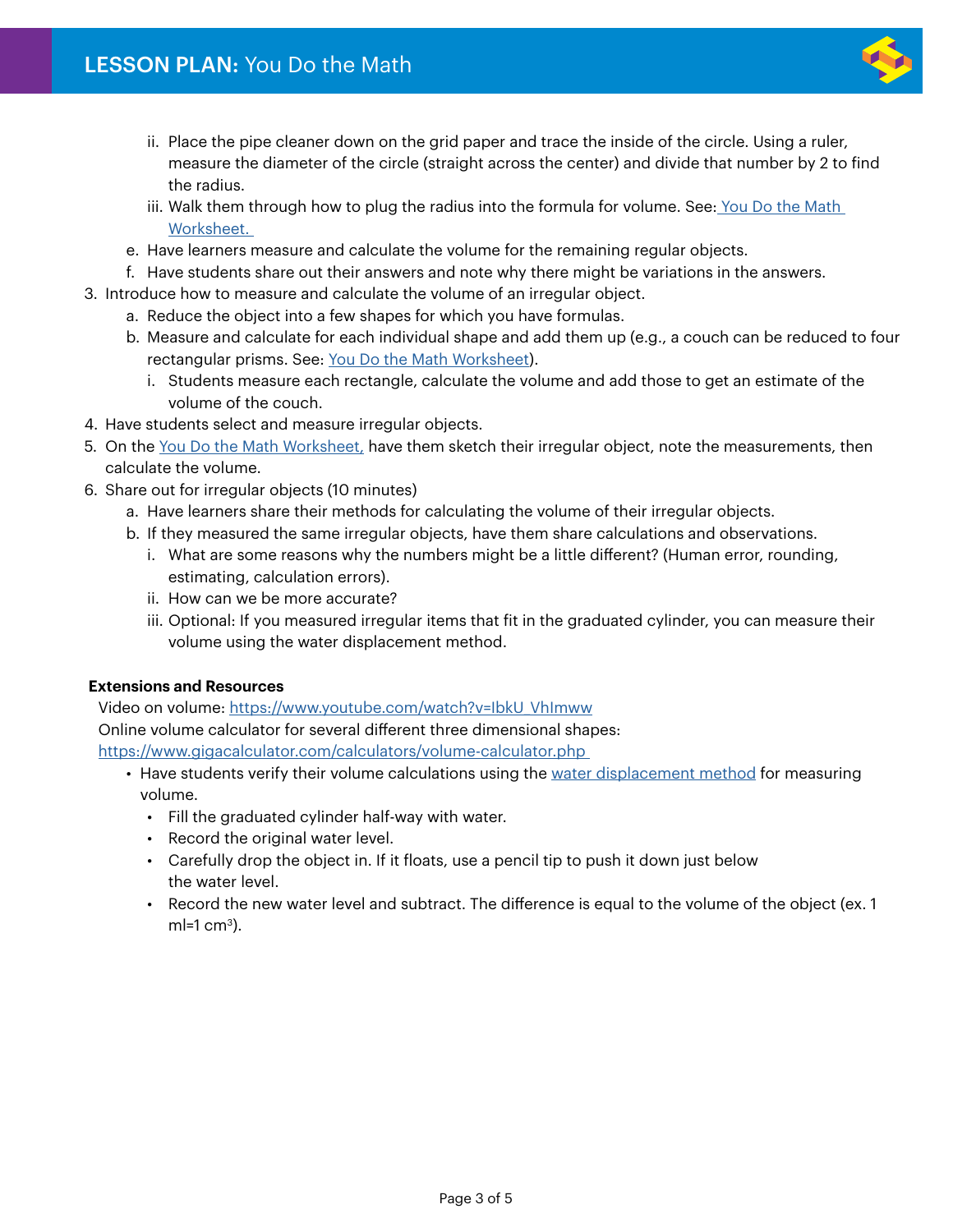

Name/Team\_\_\_\_\_\_\_\_\_\_\_\_\_\_\_\_\_\_\_\_\_\_\_\_\_\_\_\_\_\_\_\_\_\_\_\_\_\_\_\_\_\_

# <span id="page-3-0"></span>Volume of regular three-dimensional objects

| Object               | <b>Equation</b>               | <b>Measurements</b> | <b>Calculation</b> |
|----------------------|-------------------------------|---------------------|--------------------|
| Cube                 | $V = I \times w \times h$     |                     |                    |
|                      |                               |                     |                    |
| Sphere               | $V = 4/3 \prod r^3$           |                     |                    |
| Rectangular<br>Prism | $V = I \times w \times h$     |                     |                    |
| Cone                 | $V = \frac{1}{3} \prod r^2 h$ |                     |                    |